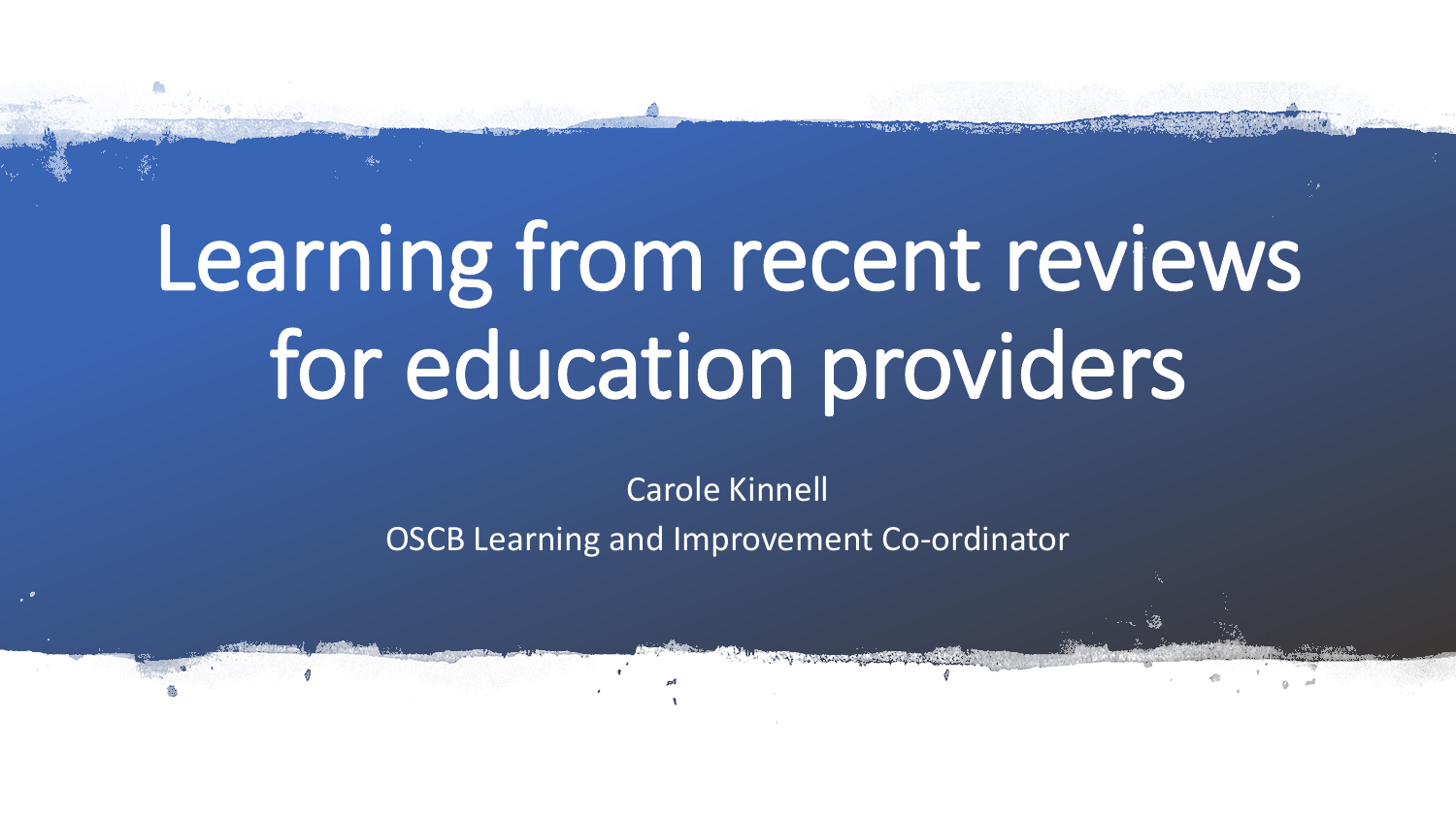### Key themes

- Understanding a child's lived experience
- Understanding the causes and effects of neglect
- The role of educators in identifying neglect
- Professional curiosity and effective
- relationship building alongside saying it "as it is"
- Whole family thinking
- Using early help pathways and assessments
- Use of chronologies
- Supervision, 1:1's or safeguarding conversations
- Children safer in education (school attendance issues, Elective Home Education, holiday period increased risk)
- Use of escalation procedures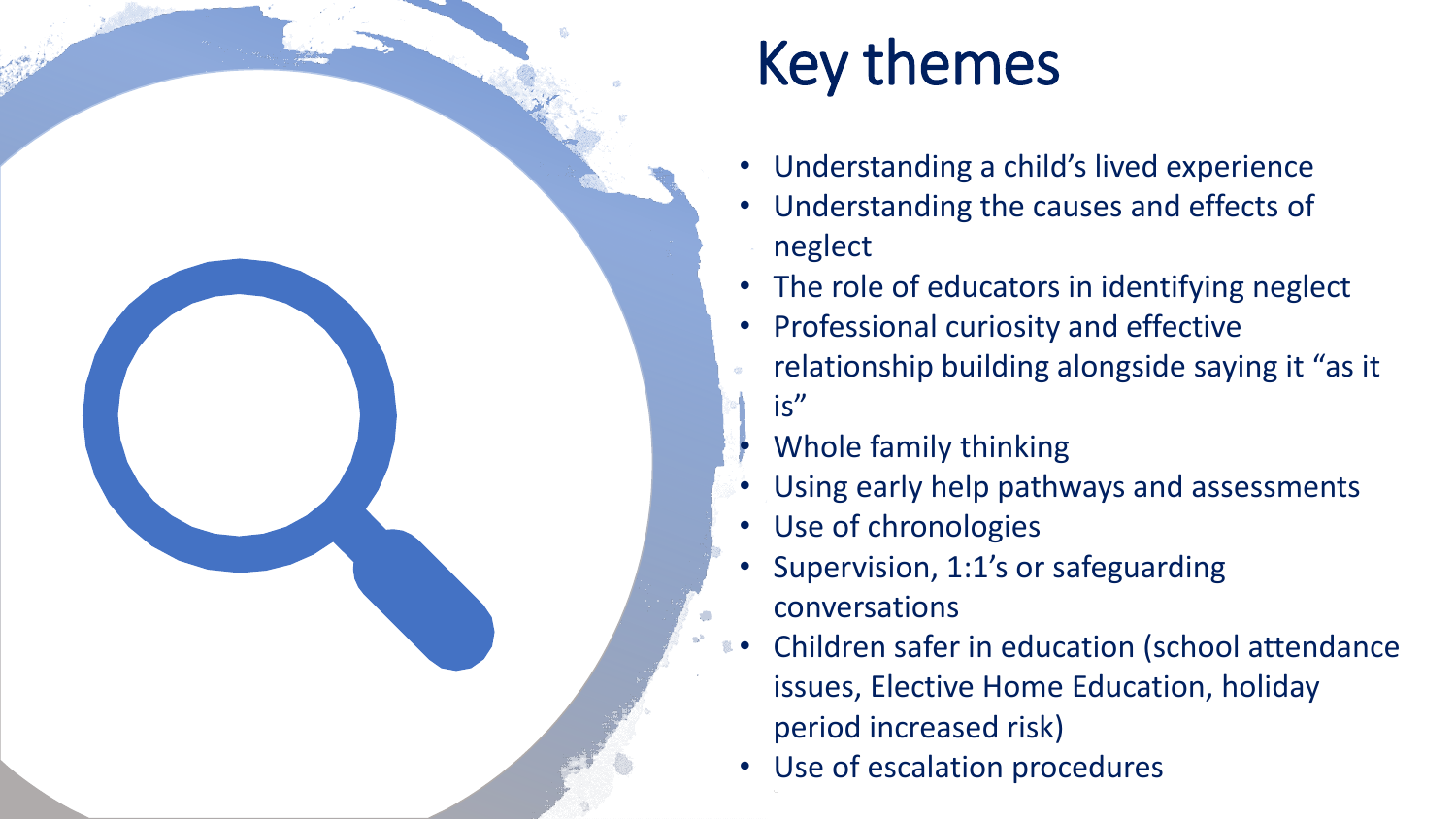## Good practice

- Examples of good working together from school, school nurse and GP
- School DSL showed tenacity and professional curiosity
- Good multi-agency information sharing relating to Child Protection concerns
- Effective relationship building with the child
- School records clearly cited risks